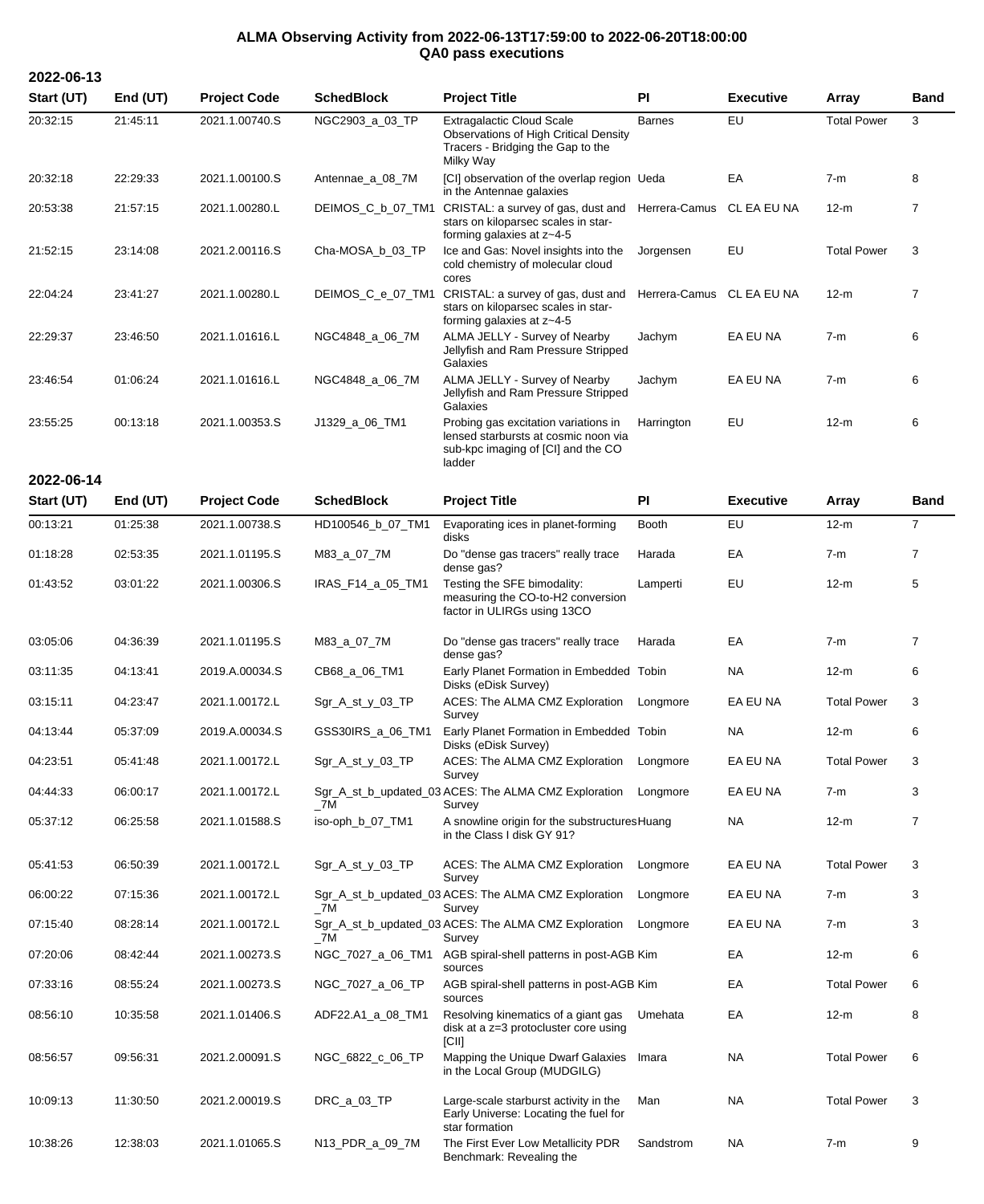| <b>NA</b><br>2021.2.00079.S<br>NGC1365_a_07_TP<br><b>Total Power</b><br>11:43:41<br>13:04:24<br>Complete Molecular Gas Coverage in Levy<br>Nearby Low-Luminosity AGN<br>13:56:01<br><b>NA</b><br>$12-m$<br>12:42:39<br>2019.1.01710.S<br>L1451-mm_a_06_TM1<br>The birth of a protostar: nascent<br>Arce<br>outflow and envelope kinematics at<br>the earliest time<br>Time Filler: Feedback Scaling<br><b>NA</b><br>12:51:53<br>13:56:05<br>2021.2.00062.S<br>J0305_a_07_7M<br><b>Riechers</b><br>$7-m$<br><b>Relations for Gas Infall and Outflows</b><br>in Massive Starburst Galaxies at<br>Redshifts 1.5-6<br><b>NA</b><br><b>Total Power</b><br>13:11:55<br>14:32:26<br>2021.2.00079.S<br>NGC1365_a_07_TP<br>Complete Molecular Gas Coverage in Levy<br>Nearby Low-Luminosity AGN<br>A Complete Survey of Protostellar<br><b>NA</b><br>$12-m$<br>13:56:04<br>15:23:41<br>2019.1.00847.S<br>04016+26_a_07_TM1<br>Sheehan<br>Disk Gas and Dust Structure in<br>Taurus<br>14:47:17<br>Time Filler: Feedback Scaling<br><b>NA</b><br>13:56:27<br>2021.2.00062.S<br>J0512_a_07_7M<br><b>Riechers</b><br>$7-m$<br>Relations for Gas Infall and Outflows<br>in Massive Starburst Galaxies at<br>Redshifts 1.5-6<br>EA<br><b>Total Power</b><br>14:37:51<br>15:05:36<br>2021.1.00200.S<br>LHA_120-_b_08_TP<br>[CI] observations of the Magellanic<br>Sano<br>Supernova Remnant N49<br><b>CL</b><br>17:22:19<br>17:39:28<br>2021.1.01150.S<br>NGC_1566_a_06_TM1<br>AGN-galaxy interplay through<br>$12-m$<br>Rojas<br>multiphase outflows and feedback<br><b>CL</b><br>$12-m$<br>18:07:20<br>18:41:15<br>2021.1.00407.S<br>RXCJ0949_c_03_TM1<br>Lifting the shroud on two IRAC-dark<br>Bauer<br>dusty star-forming galaxies<br><b>CL</b><br>18:41:22<br>19:16:04<br>2021.1.00407.S<br>RXCJ0949_b_03_TM1<br>Lifting the shroud on two IRAC-dark<br><b>Bauer</b><br>$12-m$<br>dusty star-forming galaxies<br>CL<br>20:30:07<br>2021.1.01150.S<br>HE_1029-_a_06_TM1<br>AGN-galaxy interplay through<br>$12-m$<br>19:24:32<br>Rojas<br>multiphase outflows and feedback<br>EA<br>2021.1.01112.S<br>HATLAS_J_a_06_TM1<br>Gas kinematics and feedback process Tsujita<br>$12-m$<br>21:30:43<br>22:40:27<br>in a strongly lensed SMG at z=6.03<br>22:52:58<br>00:30:21<br>2021.1.00280.L<br>DEIMOS_C_e_07_TM1 CRISTAL: a survey of gas, dust and<br>Herrera-Camus CL EA EU NA<br>$12-m$<br>stars on kiloparsec scales in star-<br>forming galaxies at z~4-5<br>2022-06-15 | <b>Band</b>    | Array | <b>Executive</b> | <b>PI</b> | <b>Project Title</b> | <b>SchedBlock</b> | <b>Project Code</b> | End (UT) | Start (UT) |
|----------------------------------------------------------------------------------------------------------------------------------------------------------------------------------------------------------------------------------------------------------------------------------------------------------------------------------------------------------------------------------------------------------------------------------------------------------------------------------------------------------------------------------------------------------------------------------------------------------------------------------------------------------------------------------------------------------------------------------------------------------------------------------------------------------------------------------------------------------------------------------------------------------------------------------------------------------------------------------------------------------------------------------------------------------------------------------------------------------------------------------------------------------------------------------------------------------------------------------------------------------------------------------------------------------------------------------------------------------------------------------------------------------------------------------------------------------------------------------------------------------------------------------------------------------------------------------------------------------------------------------------------------------------------------------------------------------------------------------------------------------------------------------------------------------------------------------------------------------------------------------------------------------------------------------------------------------------------------------------------------------------------------------------------------------------------------------------------------------------------------------------------------------------------------------------------------------------------------------------------------------------------------------------------------------------------------------------------------------------------------------------------------------------------------------------------------------------|----------------|-------|------------------|-----------|----------------------|-------------------|---------------------|----------|------------|
|                                                                                                                                                                                                                                                                                                                                                                                                                                                                                                                                                                                                                                                                                                                                                                                                                                                                                                                                                                                                                                                                                                                                                                                                                                                                                                                                                                                                                                                                                                                                                                                                                                                                                                                                                                                                                                                                                                                                                                                                                                                                                                                                                                                                                                                                                                                                                                                                                                                                |                |       |                  |           |                      |                   |                     |          |            |
|                                                                                                                                                                                                                                                                                                                                                                                                                                                                                                                                                                                                                                                                                                                                                                                                                                                                                                                                                                                                                                                                                                                                                                                                                                                                                                                                                                                                                                                                                                                                                                                                                                                                                                                                                                                                                                                                                                                                                                                                                                                                                                                                                                                                                                                                                                                                                                                                                                                                | $\overline{7}$ |       |                  |           |                      |                   |                     |          |            |
|                                                                                                                                                                                                                                                                                                                                                                                                                                                                                                                                                                                                                                                                                                                                                                                                                                                                                                                                                                                                                                                                                                                                                                                                                                                                                                                                                                                                                                                                                                                                                                                                                                                                                                                                                                                                                                                                                                                                                                                                                                                                                                                                                                                                                                                                                                                                                                                                                                                                | 6              |       |                  |           |                      |                   |                     |          |            |
|                                                                                                                                                                                                                                                                                                                                                                                                                                                                                                                                                                                                                                                                                                                                                                                                                                                                                                                                                                                                                                                                                                                                                                                                                                                                                                                                                                                                                                                                                                                                                                                                                                                                                                                                                                                                                                                                                                                                                                                                                                                                                                                                                                                                                                                                                                                                                                                                                                                                | 6              |       |                  |           |                      |                   |                     |          |            |
|                                                                                                                                                                                                                                                                                                                                                                                                                                                                                                                                                                                                                                                                                                                                                                                                                                                                                                                                                                                                                                                                                                                                                                                                                                                                                                                                                                                                                                                                                                                                                                                                                                                                                                                                                                                                                                                                                                                                                                                                                                                                                                                                                                                                                                                                                                                                                                                                                                                                | 3              |       |                  |           |                      |                   |                     |          |            |
|                                                                                                                                                                                                                                                                                                                                                                                                                                                                                                                                                                                                                                                                                                                                                                                                                                                                                                                                                                                                                                                                                                                                                                                                                                                                                                                                                                                                                                                                                                                                                                                                                                                                                                                                                                                                                                                                                                                                                                                                                                                                                                                                                                                                                                                                                                                                                                                                                                                                | 3              |       |                  |           |                      |                   |                     |          |            |
|                                                                                                                                                                                                                                                                                                                                                                                                                                                                                                                                                                                                                                                                                                                                                                                                                                                                                                                                                                                                                                                                                                                                                                                                                                                                                                                                                                                                                                                                                                                                                                                                                                                                                                                                                                                                                                                                                                                                                                                                                                                                                                                                                                                                                                                                                                                                                                                                                                                                | 6              |       |                  |           |                      |                   |                     |          |            |
|                                                                                                                                                                                                                                                                                                                                                                                                                                                                                                                                                                                                                                                                                                                                                                                                                                                                                                                                                                                                                                                                                                                                                                                                                                                                                                                                                                                                                                                                                                                                                                                                                                                                                                                                                                                                                                                                                                                                                                                                                                                                                                                                                                                                                                                                                                                                                                                                                                                                | 8              |       |                  |           |                      |                   |                     |          |            |
|                                                                                                                                                                                                                                                                                                                                                                                                                                                                                                                                                                                                                                                                                                                                                                                                                                                                                                                                                                                                                                                                                                                                                                                                                                                                                                                                                                                                                                                                                                                                                                                                                                                                                                                                                                                                                                                                                                                                                                                                                                                                                                                                                                                                                                                                                                                                                                                                                                                                | $\overline{7}$ |       |                  |           |                      |                   |                     |          |            |
|                                                                                                                                                                                                                                                                                                                                                                                                                                                                                                                                                                                                                                                                                                                                                                                                                                                                                                                                                                                                                                                                                                                                                                                                                                                                                                                                                                                                                                                                                                                                                                                                                                                                                                                                                                                                                                                                                                                                                                                                                                                                                                                                                                                                                                                                                                                                                                                                                                                                | $\overline{7}$ |       |                  |           |                      |                   |                     |          |            |
|                                                                                                                                                                                                                                                                                                                                                                                                                                                                                                                                                                                                                                                                                                                                                                                                                                                                                                                                                                                                                                                                                                                                                                                                                                                                                                                                                                                                                                                                                                                                                                                                                                                                                                                                                                                                                                                                                                                                                                                                                                                                                                                                                                                                                                                                                                                                                                                                                                                                | $\overline{7}$ |       |                  |           |                      |                   |                     |          |            |
|                                                                                                                                                                                                                                                                                                                                                                                                                                                                                                                                                                                                                                                                                                                                                                                                                                                                                                                                                                                                                                                                                                                                                                                                                                                                                                                                                                                                                                                                                                                                                                                                                                                                                                                                                                                                                                                                                                                                                                                                                                                                                                                                                                                                                                                                                                                                                                                                                                                                | $\overline{7}$ |       |                  |           |                      |                   |                     |          |            |
|                                                                                                                                                                                                                                                                                                                                                                                                                                                                                                                                                                                                                                                                                                                                                                                                                                                                                                                                                                                                                                                                                                                                                                                                                                                                                                                                                                                                                                                                                                                                                                                                                                                                                                                                                                                                                                                                                                                                                                                                                                                                                                                                                                                                                                                                                                                                                                                                                                                                | 6              |       |                  |           |                      |                   |                     |          |            |
|                                                                                                                                                                                                                                                                                                                                                                                                                                                                                                                                                                                                                                                                                                                                                                                                                                                                                                                                                                                                                                                                                                                                                                                                                                                                                                                                                                                                                                                                                                                                                                                                                                                                                                                                                                                                                                                                                                                                                                                                                                                                                                                                                                                                                                                                                                                                                                                                                                                                | $\overline{7}$ |       |                  |           |                      |                   |                     |          |            |
|                                                                                                                                                                                                                                                                                                                                                                                                                                                                                                                                                                                                                                                                                                                                                                                                                                                                                                                                                                                                                                                                                                                                                                                                                                                                                                                                                                                                                                                                                                                                                                                                                                                                                                                                                                                                                                                                                                                                                                                                                                                                                                                                                                                                                                                                                                                                                                                                                                                                |                |       |                  |           | CO-Dark H2           |                   |                     |          |            |

| 0.an (01) | Luu (01) | <b>TRANGL</b>  | <b>UUIIGUDIUUN</b> | 100001100                                                                                                                                      | . .                       | 느ㅅㄷㄴ니니>ㄷ  | Aliay  | panu           |
|-----------|----------|----------------|--------------------|------------------------------------------------------------------------------------------------------------------------------------------------|---------------------------|-----------|--------|----------------|
| 00:45:06  | 02:09:41 | 2019.A.00034.S | GSS30IRS a 06 TM1  | Early Planet Formation in Embedded Tobin<br>Disks (eDisk Survey)                                                                               |                           | <b>NA</b> | $12-m$ | 6              |
| 02:40:14  | 05:08:08 | 2021.1.00286.S | sgrc_a_1_07_TM1    | Do magnetic fields diversify gas<br>fragmentation at sub-0.1 pc scales in<br>the Central Molecular Zone?                                       | Lu                        | EA        | $12-m$ | $\overline{7}$ |
| 05:08:11  | 07:29:14 | 2021.1.00286.S | sgrc_a_1_07_TM1    | Do magnetic fields diversify gas<br>fragmentation at sub-0.1 pc scales in<br>the Central Molecular Zone?                                       | Lu                        | EA        | $12-m$ | $\overline{7}$ |
| 07:29:18  | 09:20:55 | 2021.1.00286.S | sgrc_a_1_07_TM1    | Do magnetic fields diversify gas<br>fragmentation at sub-0.1 pc scales in<br>the Central Molecular Zone?                                       | Lu                        | EA        | $12-m$ | $\overline{7}$ |
| 09:20:58  | 09:33:25 | 2021.1.00869.L | ad3a-270_b_03_TM1  | Bulge symmetry or not? The hidden<br>dynamics of the Far Side                                                                                  | Sjouwerman                | <b>NA</b> | $12-m$ | 3              |
| 09:33:29  | 09:44:54 | 2021.1.00869.L | ad3a-217_d_03_TM1  | Bulge symmetry or not? The hidden<br>dynamics of the Far Side                                                                                  | Sjouwerman                | <b>NA</b> | $12-m$ | 3              |
| 09:44:57  | 10:59:39 | 2021.1.00501.S | XMM-VID1 a 07 TM1  | Do Truly Quiescent Massive Galaxies Forrest<br>Exist at 3 <z<4?< td=""><td></td><td><b>NA</b></td><td><math>12-m</math></td><td>7</td></z<4?<> |                           | <b>NA</b> | $12-m$ | 7              |
| 10:59:42  | 12:13:17 | 2021.1.00501.S | XMM-VID1_a_07_TM1  | Do Truly Quiescent Massive Galaxies Forrest<br>Exist at $3 < z < 4$ ?                                                                          |                           | <b>NA</b> | $12-m$ | $\overline{7}$ |
| 12:21:43  | 13:38:23 | 2021.1.00280.L | CANDELS_a_07_TM1   | CRISTAL: a survey of gas, dust and<br>stars on kiloparsec scales in star-<br>forming galaxies at z~4-5                                         | Herrera-Camus CL EA EU NA |           | $12-m$ | $\overline{7}$ |
| 13:54:35  | 15:22:48 | 2019.1.00847.S | 04016+26_a_07_TM1  | A Complete Survey of Protostellar<br>Disk Gas and Dust Structure in<br>Taurus                                                                  | Sheehan                   | <b>NA</b> | $12-m$ | $\overline{7}$ |
| 15:22:51  | 16:39:50 | 2021.1.00280.L | CANDELS_a_07_TM1   | CRISTAL: a survey of gas, dust and<br>stars on kiloparsec scales in star-<br>forming galaxies at z~4-5                                         | Herrera-Camus CL EA EU NA |           | $12-m$ | 7              |
| 16:40:34  | 16:57:56 | 2021.1.01150.S | HE_0412-_a_06_TM1  | AGN-galaxy interplay through<br>multiphase outflows and feedback                                                                               | Rojas                     | <b>CL</b> | $12-m$ | 6              |
| 22:48:57  | 00:02:19 | 2021.1.00280.L | DEIMOS C k 07 TM1  | CRISTAL: a survey of gas, dust and<br>stars on kiloparsec scales in                                                                            | Herrera-Camus CL EA EU NA |           | $12-m$ | 7              |